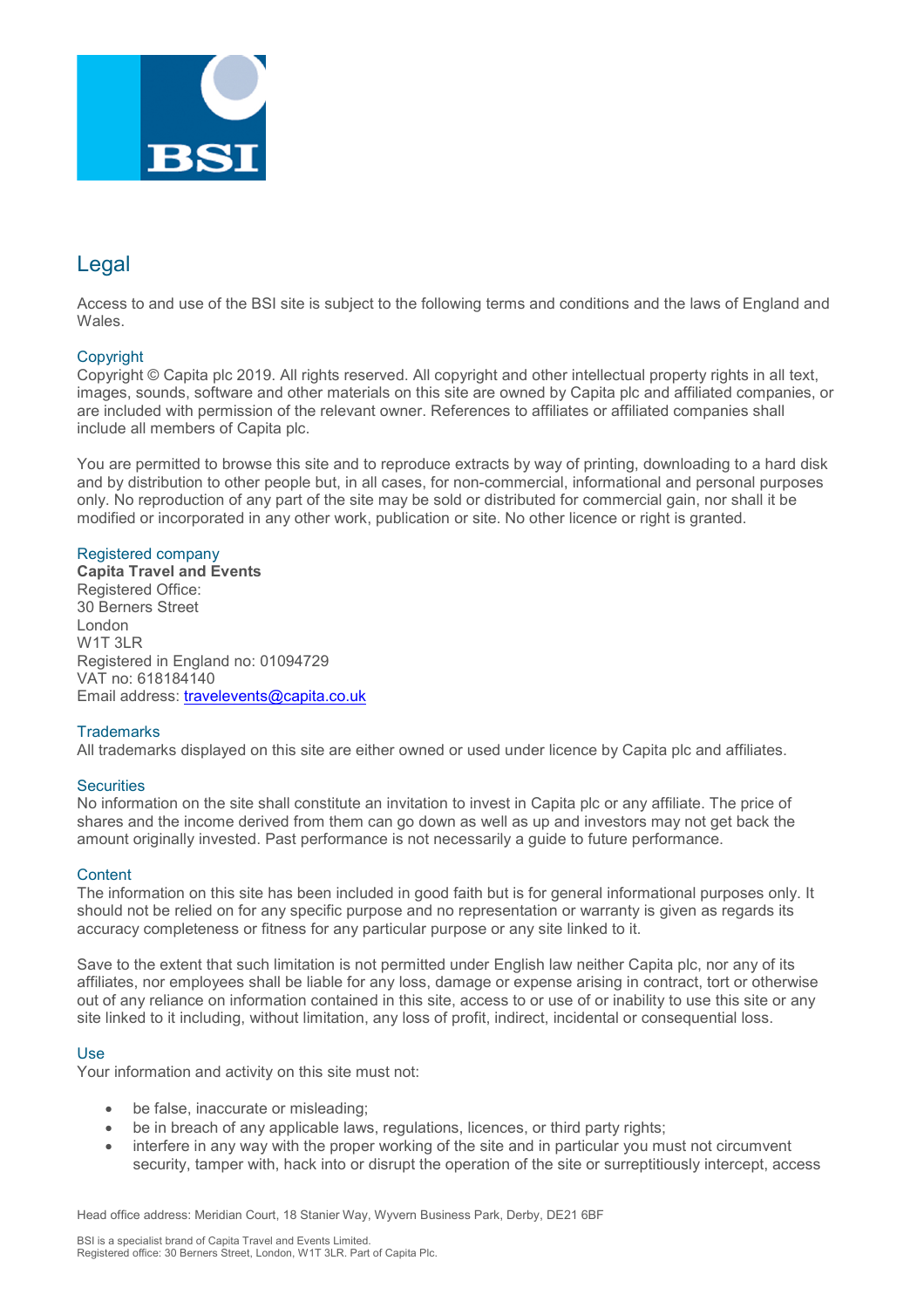without authority or expropriate any system, data or personal information as defined in the Data Protection Act 1998.

This site is intended normally to be available 24 hours a day and 7 days a week. BSI will not be liable for any failure to achieve this level of availability.

The site may be suspended temporarily and without notice in circumstances of system failure, maintenance or repair or for reasons beyond the control of Capita plc.

You agree to fully reimburse Capita plc in respect of all losses, costs, actions, claims, and liabilities incurred by Capita plc or its affiliates as a result of any breach or non-observance by you of these terms or any data submitted by you to us.

Capita plc will make all reasonable attempts to exclude viruses (and similar destructive devices) from the site but cannot guarantee the exclusion of viruses (and similar destructive devices) and you should take appropriate steps in respect of this risk.

#### Linked sites

At various points throughout the site you may be offered automatic links to other internet sites relevant to a particular aspect of this site. This does not indicate that Capita plc or affiliates are necessarily associated with any of these other sites or their owners. While it is the intention of Capita plc that you should find these other sites of interest, neither Capita plc nor affiliates nor their employees shall have any responsibility or liability of any nature for these other sites or information contained in them.

These terms shall be governed by and construed in accordance with English Law and each party to these terms submits to the exclusive jurisdiction of the English Courts.

# Privacy policy

We take care to protect your privacy when using our website, or our company services. Here is an explanation of how we process information.

## General Data Protection Regulation (GDPR)

GDPR is in effect from Friday 25 May 2018 and it replaces the Data Protection Act 1998. Significant and widereaching in scope, the GDPR brings a new approach to data protection and there are some important changes. It extends the rights of individuals to control how their personal information is collected and processed and places a range of new obligations on organisations to be more accountable for data protection. The GDPR requires that organisations be able to demonstrate compliance with the data protection principles.

This involves taking a risk-based approach to data protection, ensuring appropriate procedures and policies are in place to deal with the accountability, transparency and individuals' rights provisions, whilst also developing a workplace culture of data privacy and security.

At BSI we process important, valuable and confidential data on behalf of our customers. We do this in a secure, transparent and appropriate way and have prepared this document to demonstrate our security commitment in the context of travel procurement, and the regulations on data protection, GDPR. Our industry

The business travel sector is highly complex in relation to reservation distribution channels that underpin it, and that power all travel management companies and business travel supply chains in the UK and globally.

BSI, acting as agent to the organisations we serve, has been working diligently within the broad supplier chains that make up the complex business travel and meetings eco-system, industry groups within the sector (including the GTMC – Guild of Travel Management Companies) and data protection experts to ensure readiness and enablement of customer compliance to the new regulations encompassed within GDPR.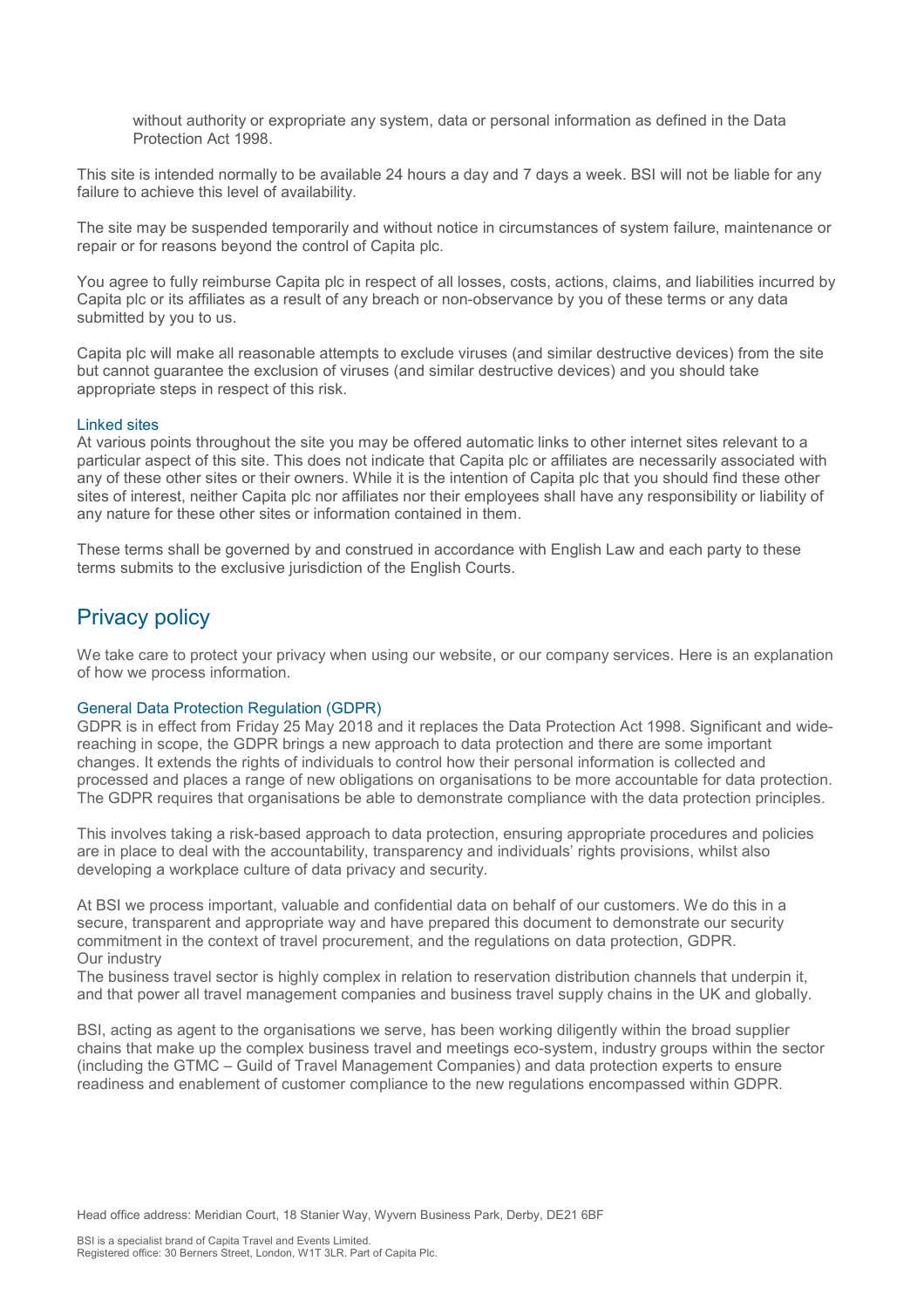# Your data

## **Data ownership**

BSI acts as a data processor when processing our customers' personal data and will process it in accordance with the law and the contractual obligations in our contracts. This means only processing customer data in accordance with the written instructions of our customers, who are the data controllers.

# **Data collect**

For the purpose of providing travel and event services, BSI collects, uses, and discloses personal data. Personal data is any information that can be used to identify you or that we can link to you. Any user of the services, may be asked to provide certain personal data such as: name and contact information (work and home/mobile phone, fax, email, address); emergency contact names and information; preferences and trip/meeting details e.g. seat preferences, frequent flyer club membership, class of service, meal preferences, hotel/rail/car and other ground transportation membership, special accommodation requests, other personal data supplied by you via your login profiles Dependent upon the type of service taken you may also be asked to supply additional documentation such as passport/visa/driver's licence number, and date of birth.

## **Data sharing**

Each customer of BSI can be assured that BSI is taking the necessary steps with its suppliers (who are subprocessors of the personal data) to require them to comply with the GDPR using both contractual clauses and annual due diligence reviews. For the purpose of fulfilling the provision of travel and event services any personal data collected may be shared with or disclosed to BSI's customer as the data controller, for the purpose of management information, auditing, tracking and other purposes as necessary. BSI and its related companies, partners, subcontractors, and agents as necessary to fulfil and support the Services, including facilitated bookings and assistance, responding to queries, ticket issue, responding to requests, and engagement in customer campaigns or supplier promotions. Third party service providers to fulfil contractual travel and events services (e.g. Global Distribution Systems (GDSs); trains, hotels, airlines, rental car / and other ground transportation companies, car parking facilities and other travel suppliers for booking purposes. Additionally; technology platform providers, including, without limitation, online booking tool providers, meeting registration software providers (including onsite and mobile event management solution providers), visa and passport providers; credit card companies and payment collection and processing companies).

### **Data transfers**

When sharing with or disclosing personal data to other parties, as stated above, personal data may be transferred to countries with data protection laws providing a lower standard of protection for your personal data than your country. We will transfer your personal data in compliance with applicable data protection laws, including having adequate mechanisms in place to protect your personal data when it is transferred internationally e.g. facilitating Model Clauses, data protection agreements, independently audited Privacy Shield (US).

### **Data governance**

BSI is governed by a comprehensive Information Security Policy set and regularly audited by Capita plc. Policies include data security, information technology, physical security, data protection and cyber defence. A formal breach notification plan is in place detailing reporting lines and time frames for reporting internally through our incident management tool. Should an incident occur that affects any customers materially, we will notify in accordance with contractual obligations.

Should this state BSI is an ISO 27001 and Cyber Essential Plus certified company with PCI DSS accreditation and as such is subject to regular internal and external audit against these standards

### **Data security**

BSI uses appropriate technical and organisational security measures to protect the personal data of its customers. Typically, data is stored within our UK based datacentre which houses our internal systems. These are held on our own equipment with no additional access available to any datacentre staff. Physical security controls include 24x7 monitoring, visitor logs and entry passes. Environmental controls include redundant communications and uninterrupted power supplies (UPS).

Head office address: Meridian Court, 18 Stanier Way, Wyvern Business Park, Derby, DE21 6BF As a company, BSI works with several third party providers to help provide the best service to our customers. We are putting in place updated terms and conditions with our suppliers to reflect the requirements of GDPR whilst also taking into account the requirements of our customers. We will also require each supplier to put in place equivalent terms and conditions with any sub-processor it may use. Whilst employing security measures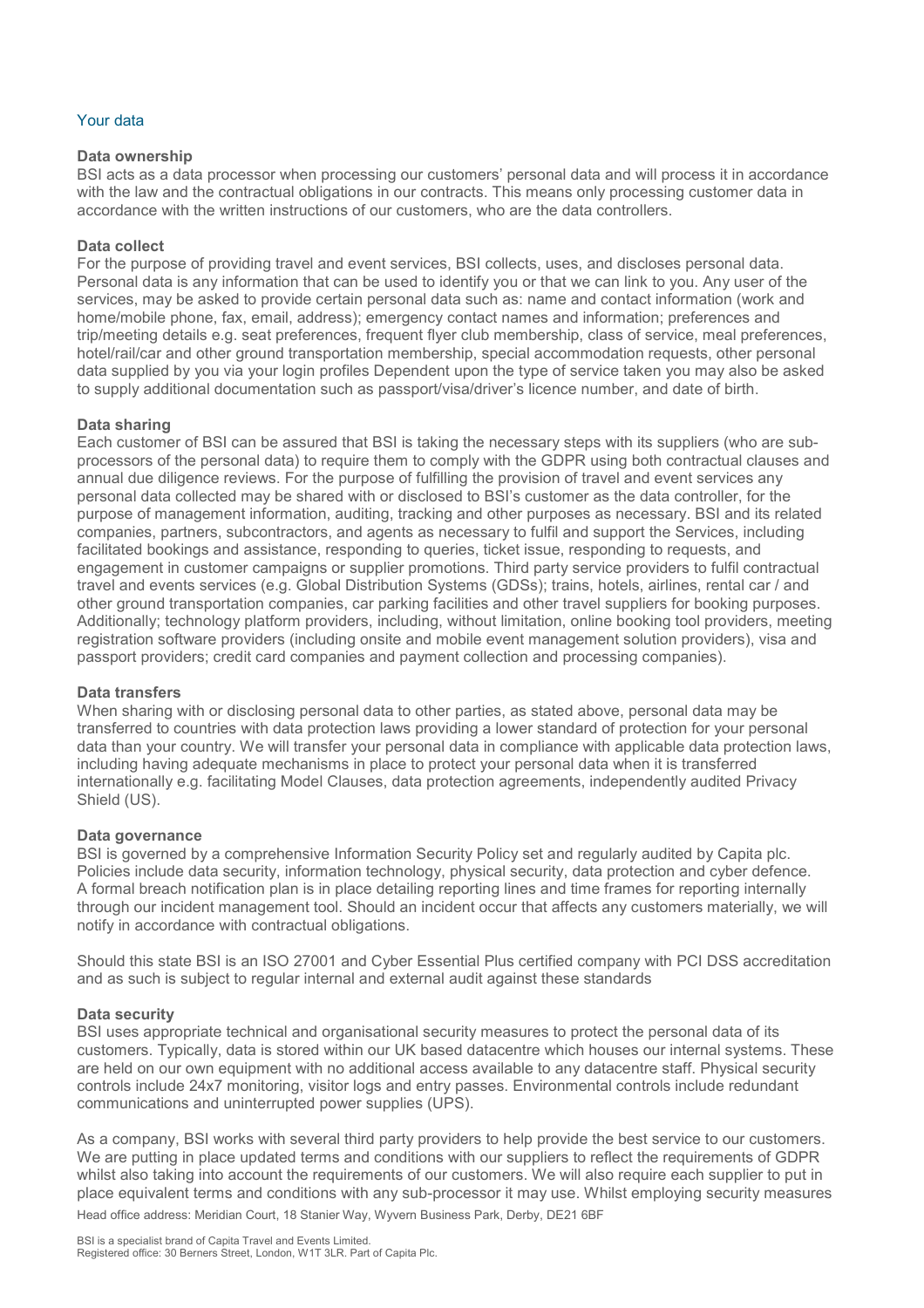to provide both data confidentiality, integrity and availability it should be noted that no transmission over the internet can be guaranteed as secure from illegal or unauthorised activity and so any personal data supplied is done so at your own risk.

## **Collection of personal information**

The information which we collect and store during normal use of the site is used to monitor and analyse how parts of the site are used. Such use does not result in any personally identifiable data being collected or stored. 'Personal information' means information from which someone else would be able to identify you as an individual.

You have the option on certain pages within this site to submit personal information to BSI, a specialist brand of Capita Travel and events Limited, part of Capita plc in order that we might respond to you. In each case, we will only use the information about you for the purpose for which you provide it.

If you have submitted personal information through this website and wish to have your details removed, or stop receiving communications from BSI, please contact [travelevents@capita.co.uk.](mailto:travelevents@capita.co.uk)

Personal information you submit on BSI website is stored on secure servers

Occasionally, in order to complete your request as outlined above, we may need to transfer personal information you submit to us to countries or jurisdictions outside the EEA. In each case, we ensure that our suppliers provide adequate protection for the rights of data individuals in connection the transfer of their personal data.

Currently, we expect all suppliers to use the standard contractual clause approved by the European Union or be subject to the Privacy Shield scheme in the United States. We will never sell or share your personal information with other organisations for their direct marketing purposes.

BSI site does not automatically capture or store personal information, other than logging the user's IP Address or the location of your computer or network on the Internet, for systems administration and troubleshooting purposes. (If you are connected to the Internet you have an IP address, for example, an IP address might read "154.198.99.9"). We also use IP addresses to track visitor pages in order to improve the quality of the site.

### Google Analytics

We use Google Analytics to collect information about visitor behaviour on our website. Google Analytics stores information about what pages you visit, how long you are on the site, how you got here and what you click on.

This Analytics data is collected via a JavaScript tag in the pages of our site and is not tied to personally identifiable information. We therefore do not collect or store your personal information (e.g. your name or address) so this information cannot be used to identify who you are.

We have also implemented Google Analytics Demographics and Interest Reporting. This is used to gain an insight into the age, gender and interests of our users to help us make decisions on how to improve the website in the future. Users can opt out of this reporting by visiting Google Ads [Settings.](http://www.google.com/settings/ads)

You can find out more about Google's position on privacy as regards its analytics service at <https://support.google.com/analytics/answer/6004245?hl=en-GB>

Visitors may choose to opt-out of Google Analytics tracking with the Google [Analytics](https://tools.google.com/dlpage/gaoptout/) opt-out browser add-on.

Read about how we use [Cookies](https://www.capitatravelevents.co.uk/cookies/) on our website.

### Changes to our privacy policies

BSI reserves the right to revise, amend, or modify these privacy policies at any time and in any manner. When we post changes to them, we will amend the 'Last updated' date, and we encourage you to regularly check for changes.